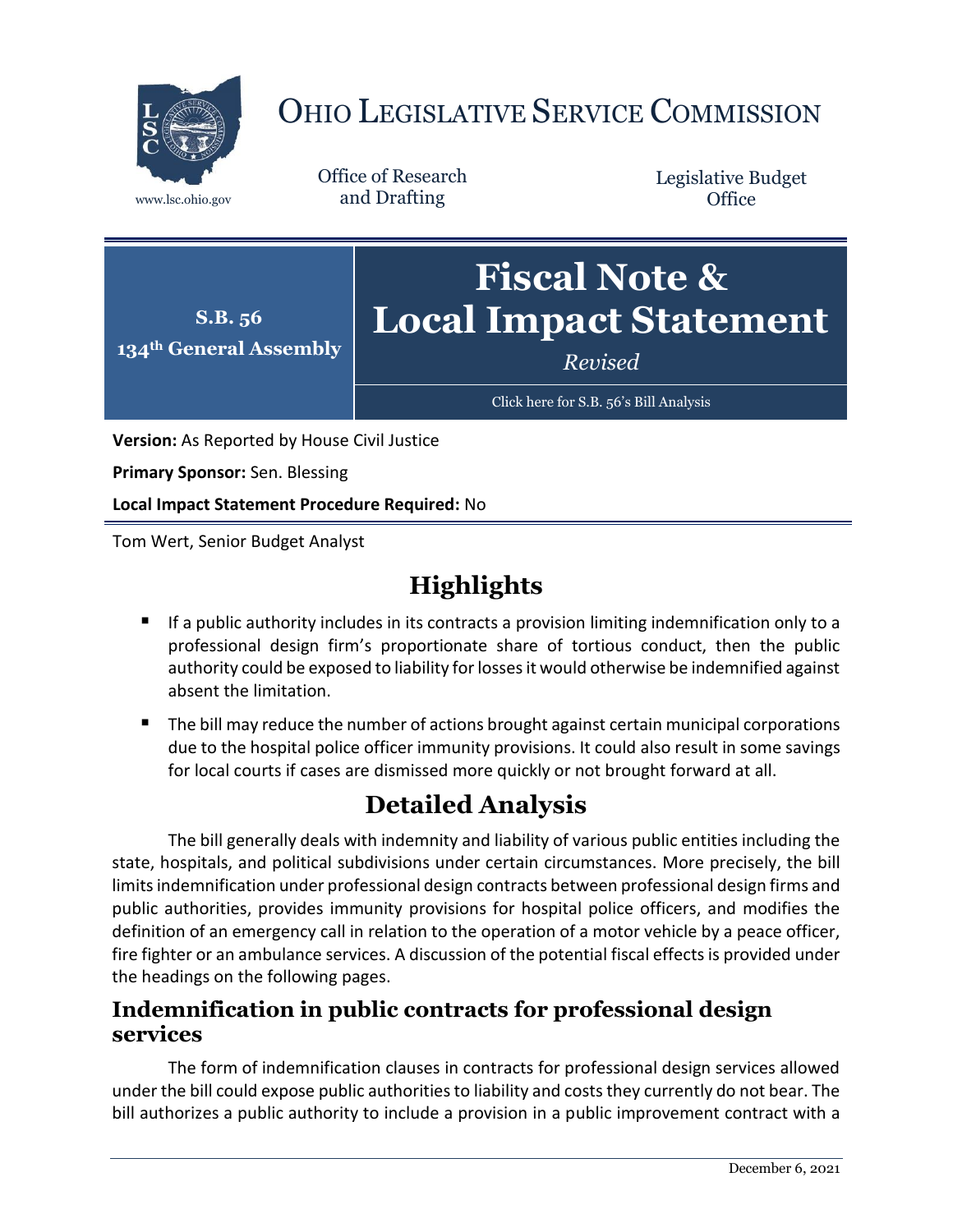professional design firm indemnifying the public authority for liabilities the public authority incurs for the death of or injury to a third party resulting from the actions of the professional design firm. However, the indemnification may only be for the professional design firm's proportionate share of the tortious conduct. Additionally, the bill extends the statutory authority to require indemnification to subcontractors providing professional design services under the contract.

Currently, contracts between public authorities and professional design firms often, if not always, include indemnification clauses. Unless expressly limited under the contract, the extent of the indemnification required by the professional design firm under those indemnification provisions could be interpreted as requiring the professional design firm to hold the public authority harmless for any tort liability that arises from the contract, regardless of the proportion of fault assigned to the professional design firm.

Based on a review of the sample State of Ohio Professional Services Agreements for Public Facility Construction available on the Ohio Facilities Construction Commission (OFCC) website, it appears that limitation of indemnity may not be expressly provided for in many public improvement contracts in the state. Consequently, limiting indemnification to only the professional design firm's proportionate share of tortious conduct may expose public authorities to liability for death, injury, or property loss during or after work on the project that they would otherwise be indemnified against under a professional design contract. Under these circumstances, public authorities could incur new costs, perhaps significant, to pay claims arising from death, injury, and property loss.

#### **Hospital-related provisions**

The bill grants a municipal corporation in which a hospital is located or, if the hospital is located in an unincorporated area of a county, a county immunity from civil or criminal liability in any action brought under Ohio law if all of the following apply: (1) the action arises out of the actions of a duly appointed hospital police officer, (2) the actions of the hospital police officer are directly in the discharge of the person's duties as a police officer for the hospital, and (3) the actions of the hospital police officer occur on the premises of the hospital or its affiliates or subsidiaries that are within the territory of the municipal corporation served by the chief of police or the unincorporated area of the county served by the sheriff who signed the agreement, whichever is applicable, or anywhere else within the territory of that municipal corporation or within the unincorporated area of that county.

The bill specifies that nothing in the above-mentioned provisions is to be construed as granting immunity for actions occurring on a hospital's premises to any of the following: (1) a police officer appointed by the Secretary of State, (2) a hospital that applied for such appointment of a police officer, (3) any other police or security officer providing services to the hospital, or (4) any entity that provides the services of police or security officers to a hospital.

The bill also provides that a court finding of tort liability of any public hospital agency or nonprofit hospital agency for actions of the hospital agency's police officer is not subject to apportionment with the municipal corporation or the county with which the hospital agency has a written agreement under current law's apportionment of tort liability provisions. This provision appears to eliminate costs that a municipal corporation or county otherwise may have incurred in certain circumstances under current law.